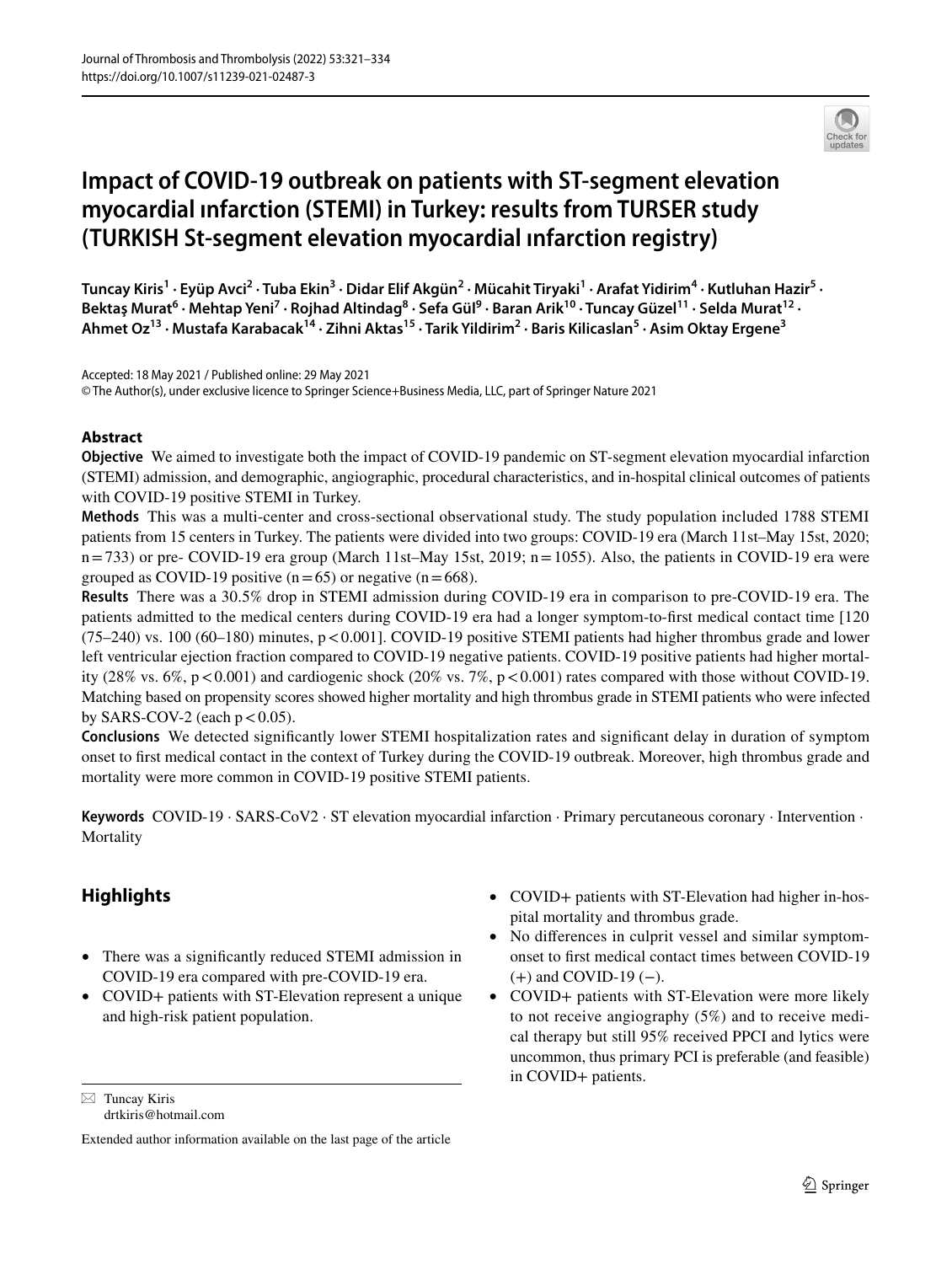### **Introduction**

The COVID-19 outbreak that has developed due to the new type of corona virus has caused thousands of deaths in the world [\[1](#page-12-0)]. COVID-19, the highly infectious disease caused by a novel coronavirus, killed more than a million people globally. Our country has been afected from this epidemic to a certain extent. There may be changes in the hospital admission pattern for other conditions such as acute coronary syndrome, heart failure during this period [\[2](#page-12-1)]. It has been shown that reducing delay in reperfusion treatment in ST-segment elevation myocardial infarction (STEMI) patients is associated with improved outcomes in many studies [[3](#page-12-2), [4\]](#page-12-3). Little has been known about the impact of outbreak of infectious disease on pre- and in-hospitallogistics of STEMI care, especially in patient-related delays.

Coagulation abnormalities and tendency to thrombotic disease have been shown to be more common in patients with coronavirus disease 2019 (COVID-19) due to increased infammation, platelet activation, endothelial dysfunction [\[5](#page-12-4)]. The data on the impact of COVID-19 on thrombus burden, in-hospital outcomes including mortality, cardiojenic shock in STEMI patients is inadequate [\[6](#page-12-5)].

We aimed to evaluate both impact of the COVID-19 pandemic on patients with STEMI admission and demographic, angiographic, and procedural characteristics as well as inhospital clinical outcomes of patients with COVID-19 positive STEMI in Turkey.

### **Methods**

#### **Study design and patient population**

This is a multicenter, retrospective, observational study that included 1788 patients, between 18 and 90 years of age, diagnosed with STEMI in 15 centers (Fig. [1\)](#page-2-0). The patients were divided into two groups: COVID-19 era (March 11st–May 15st, 2020;  $n = 733$ ) and pre- COVID-19 era group (March 11st–May 15st, 2019;  $n = 1055$ ). Moreover, the patients in COVID-19 era were grouped as COVID-19 positive  $n=65$ ) or negative ( $n=668$ ). STEMI was defined according to the fourth universal defnition of myocardial infarction [[7\]](#page-12-6). Evidence-based optimal medical therapy and coronary revascularization according to current guidelines and recommendations were performed [\[8](#page-12-7)]. All interventional procedures and strategies such as balloon angioplasty, type of stent, aspiration thrombectomy, and the usage of intraaortic balloon pump were left to the discretion of interventional cardiologists. The thrombus burden can be grouped based on the thrombolysis in myocardial infarction (TIMI) thrombus grade [\[9](#page-12-8)]. Patients with Grade 5 thrombus burden

were reclassified to a thrombus category after flow achievement either with a guidewire or a small (1.5 mm) balloon  $[10]$  $[10]$ . The left ventricle ejection fraction (LVEF) was calculated after measuring the end-diastolic and end-systolic left ventricle (LV) volumes in the apical four-chamber and two-chamber views using the modifed Simpson's method. Valve disease was defned as moderate or severe regurgitation in mitral or aortic valves, or severe stenosis for mitral or aortic valves.

Bleeding classifcation was performed according to the TIMI bleeding score. Major hemorrhage was defned as 5 gr/dl hemogram, a 15% or greater decline in hematocrit, or intracranial hemorrhage. Minor bleeding was defned as 3–5 gr/dl Hb, a 10–15% gr/dl hematocrit decline, or gastrointestinal bleeding. Cardiogenic shock was defned as systolic blood pressure<90 mmHg for at least 30 min with evidence of poor tissue perfusion after correction of non-myocardial factors.

After the STEMI diagnosis, the patients with no signs of COVID-19 infection were transferred to the routine cardiac catheterization laboratory, however the patients with symptoms indicating possible COVID-19 were transferred to an allocated cardiac catheterization laboratory.

The diagnosis of COVID-19 was confrmed by detecting SARS-CoV-2 on nasal/pharyngeal swab [[11](#page-12-10)] or by evaluating the semptoms plus radiological imaging [[12\]](#page-12-11). All of these patients were treated as COVID-19 patients in these centers. The study was approved by the ethics committee of the Dokuz Eylul University Faculty of Medicine (2020/10- 35) and Ministry of Health (2020-05-02T23\_17\_42).

#### **Data collection**

The patient's data including hypertension (HT), diabetes mellitus (DM), chronic obstructive pulmonary disease (COPD) or asthma, previous coronary artery disease (CAD), COVID-19 status, shock, in-hospital mortality, stent thrombosis, blood samples, thrombus aspiration device use, glycoprotein IIb/IIIa inhibitors use, echocardiographic, and angiographic imagings from each center were collected by principial investigator of that center. Cineangiographic images of patients were retrospectively analysed by two interventional cardiologist blinded to the patient's COVID-19 status. Data were fnally checked for missing or contradictory entries.

#### **Study outcomes**

The main outcome was the reduction in admission rates in STMI patients. Moreover, in-hospital outcomes included cardiogenic shock and mortality were compared between two groups. Also, thrombus grade, mortality, and cardiogenic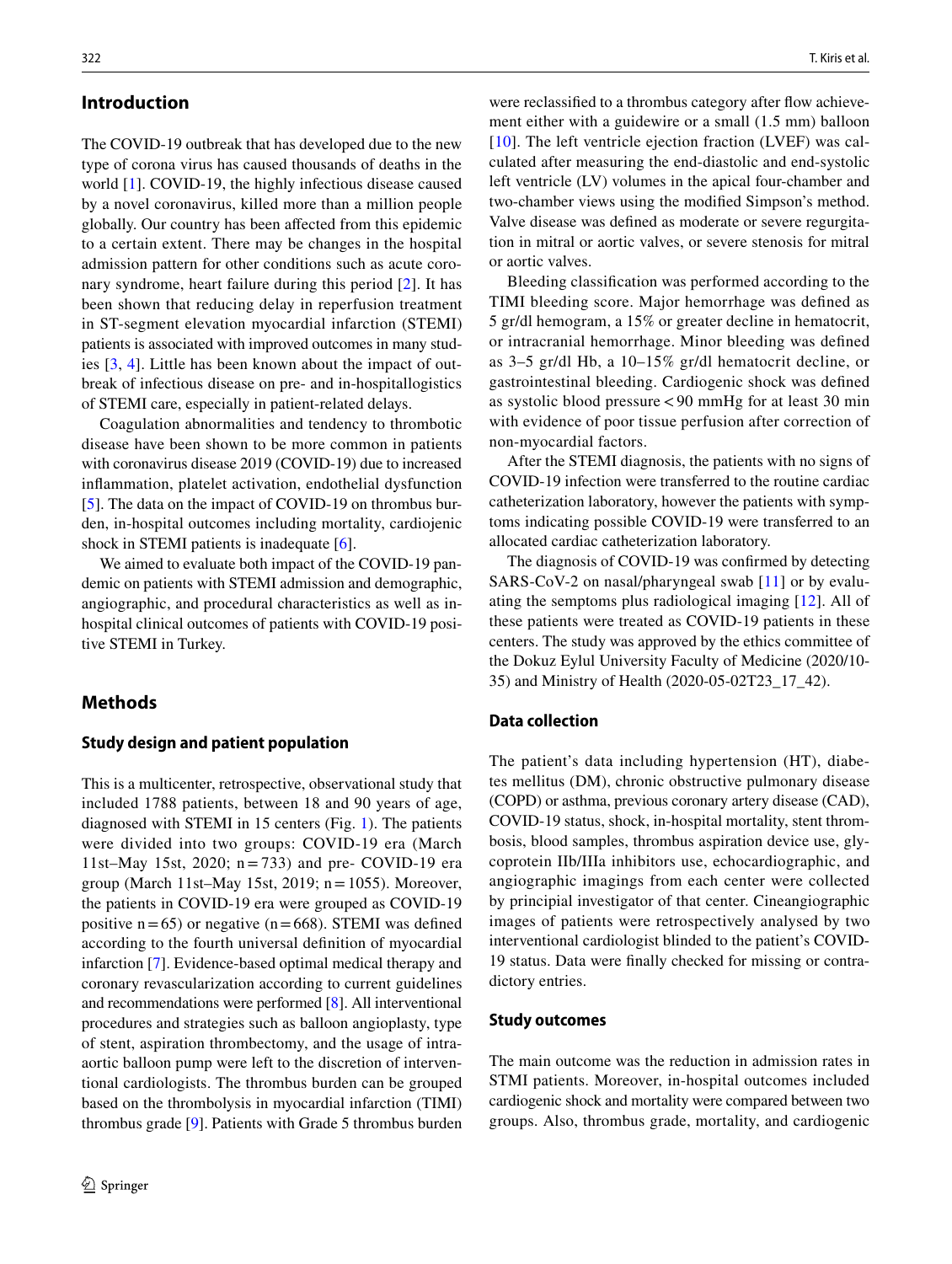shock rates were evaluated in COVID-19 positive STEMI patients.

## **Statistical analysis**

Categorical variables are provided as absolute numbers, percentages, and compared by the  $x^2$  test. Continuous variables are presented as mean and Standard deviation (SD) and compared by the Student's t-test, or Mann–Whitney test as appropriate. We used a propensity score matching method to balance the confounding efect due to diferences in characteristics between the COVID1-9 positive group and the non-COVID-19 group because of the retrospective nature of the study. We estimated a propensity score to create a matched dataset (COVID-19 vs. non-COVID-19) and the covariates including age, symptoms at admission, gender, COPD or asthma, LVEF, valve disease, LV wall motion anormality, coronary intervention or patients treated with medical treatment, use of Glycoprotein IIb/IIIa inhibitors, thrombus aspiration device, complete revascularization during the index hospitalization, WBC, troponin, and C-reactive protein levels were considered for balance between COVID-19 positive and non-COVID-19. Two-sided p-values  $< 0.05$  were considered statistically signifcant. All statistical analysis was performed with SPSS version 25 (SPSS Inc., Chicago, IL, USA) and R software.

<span id="page-2-0"></span>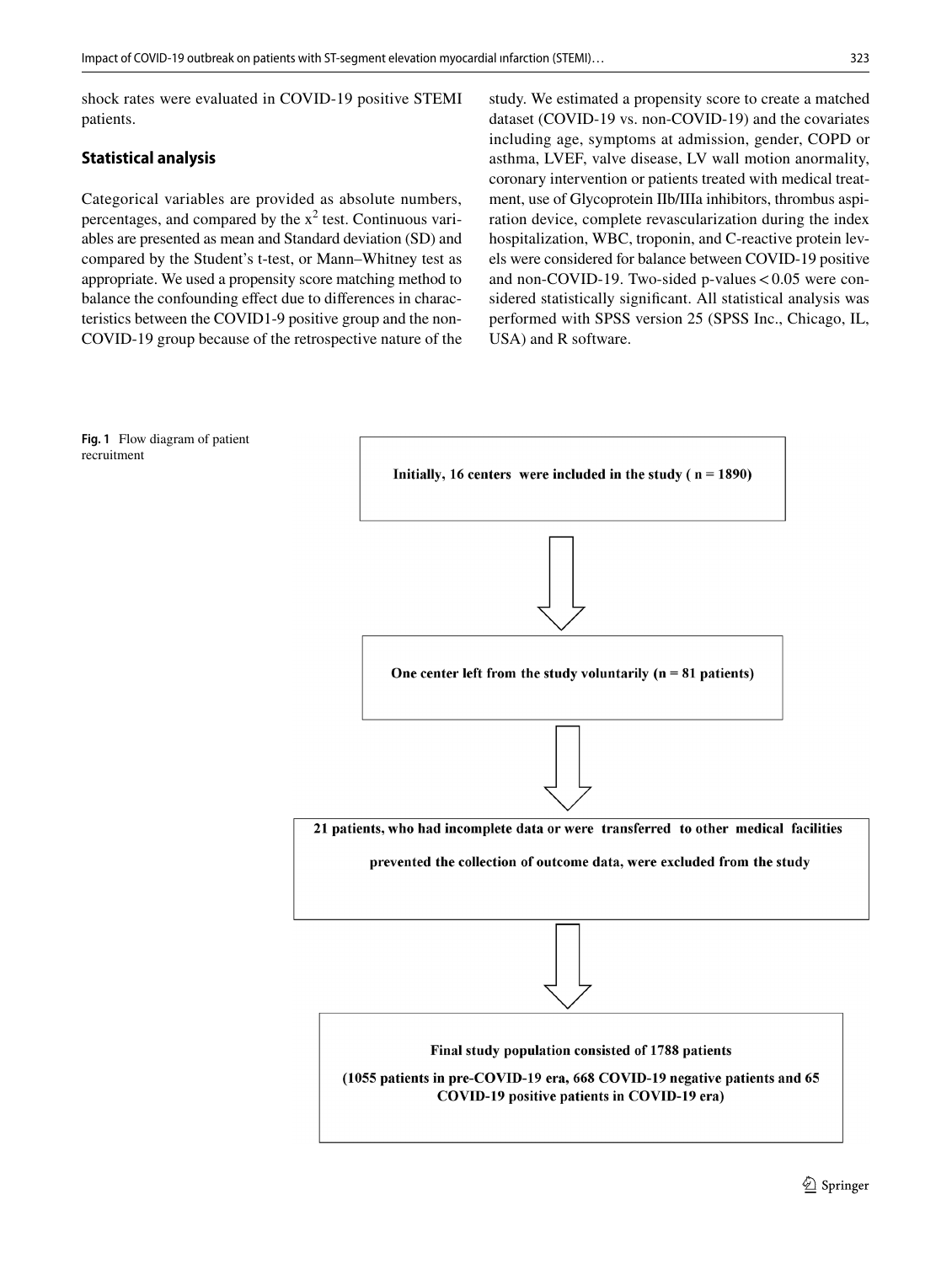<span id="page-3-0"></span>**Table 1** Baseline characteristics of the study population

| Variables                                                                   | Pre-COVID-19<br>era (n = $1055$ ) | COVID-19 era $(n=733)$ | p-value |
|-----------------------------------------------------------------------------|-----------------------------------|------------------------|---------|
| STEMI admission (per/day)                                                   | 16.5                              | 11.5                   | < 0.001 |
| Age, years                                                                  | $61.9 \pm 12.4$                   | $60.6 \pm 12.4$        | 0.029   |
| Symptoms at admission $n$ (%)                                               |                                   |                        | 0.004   |
| Chest pain                                                                  | 791 (75)                          | 495 (68)               |         |
| Dyspnea                                                                     | 198 (19)                          | 168 (23)               |         |
| Arrest                                                                      | 10(1)                             | 9(1)                   |         |
| Other                                                                       | 56(5)                             | 61(8)                  |         |
| Female gender (%)                                                           | 261(25)                           | 167(23)                | 0.340   |
| Hypertension, $n$ (%)                                                       | 400 (38)                          | 309(42)                | 0.071   |
| Diabetes mellitus, n (%)                                                    | 311 (30)                          | 211 (29)               | 0.456   |
| Previous AF, $n$ $(\%)$                                                     | 46(4)                             | 39(5)                  | 0.348   |
| Smoking, n (%)                                                              | 325 (31)                          | 244 (33)               | 0.268   |
| Astim or COPD, n (%)                                                        | 110(10)                           | 71 (10)                | 0.610   |
| Previous CAD, n (%)                                                         | 131 (12)                          | 93 (13)                | 0.865   |
| COVID-19 positive n (%)                                                     |                                   | 65 (9)                 |         |
| Echocardiographic findings                                                  |                                   |                        |         |
| LVEF $(\%)$                                                                 | $47.9 \pm 9.1$                    | $46.7 \pm 8.8$         | 0.005   |
| LVWM abnormalities $n$ (%)                                                  | 653 (62)                          | 492 (67)               | 0.024   |
| Valve disease $n$ $(\%)$                                                    | 106(10)                           | 66(9)                  | 0.618   |
| Coronary intervention $n$ (%)                                               | 1054 (100)                        | 729 (99)               | 0.076   |
| Infarct related artery $n$ (%)                                              |                                   |                        | 0.215   |
| <b>LMCA</b>                                                                 | 15(1)                             | 17(2)                  |         |
| LAD                                                                         | 403 (38)                          | 307(42)                |         |
| <b>CX</b>                                                                   | 199 (19)                          | 134 (18)               |         |
| <b>RCA</b>                                                                  | 343 (33)                          | 222 (31)               |         |
| Other                                                                       | 85(8)                             | 43 (6)                 |         |
| Noncritical CAD                                                             | 9(1)                              | 6(1)                   |         |
| Multi-vessel disease n (%)                                                  | 421 (40)                          | 294 (40)               | 0.870   |
| Glycoprotein IIb/IIIa inhibitors $n$ (%)                                    | 239 (23)                          | 161(22)                | 0.715   |
| Thrombus aspiration device $n$ (%)                                          | 61 (6)                            | 56(8)                  | 0.121   |
| IABP $n$ $(\%)$                                                             | 29(3)                             | 12(2)                  | 0.122   |
| Baseline TIMI flow n (%)                                                    |                                   |                        |         |
| TIMI flow 0-1                                                               | 959 (91)                          | 652 (90)               | 0.276   |
| Baseline thrombus grade > 3                                                 | 711 (68)                          | 499 (69)               | 0.659   |
| Modified thrombus $grade > 3$                                               | 434 (42)                          | 296 (41)               | 0.684   |
| Post-PCI TIMI 3 flow n (%)                                                  | 878 (83)                          | 594 (82)               | 0.319   |
| Multi-vessel PCI during the index prodecure $n$ $(\%)$                      | 98 (9)                            | 71(10)                 | 0.778   |
| Complete revascularization during the index hospi-<br>talization $n$ $(\%)$ | 190 (18)                          | 127(17)                | 0.710   |
| Previous medication                                                         |                                   |                        |         |
| $ACE-I/ARB$ , n $(\%)$                                                      | 265(25)                           | 205(28)                | 0.138   |
| Statin $n$ $(\%)$                                                           | 181 (17)                          | 114(16)                | 0.369   |
| Aspirin $n$ $(\%)$                                                          | 246 (24)                          | 208 (28)               | 0.008   |
| P2Y12Y inhibitors                                                           |                                   |                        | 0.019   |
| Clopidogrel n (%)                                                           | 187 (76)                          | 133 (64)               |         |
| Tigacrelor $n$ $(\%)$                                                       | 53 (22)                           | 67(32)                 |         |
| Prasuqrel n $(\%)$                                                          | 6(2)                              | 8(4)                   |         |
| In hospital or discharge ASA + P2Y12Y inhibitors                            |                                   |                        | 0.096   |
| ASA plus Clopidogrel n (%)                                                  | 779 (74)                          | 502 (69)               |         |
| ASA plus Tigacrelor n (%)                                                   | 180(17)                           | 148 (20)               |         |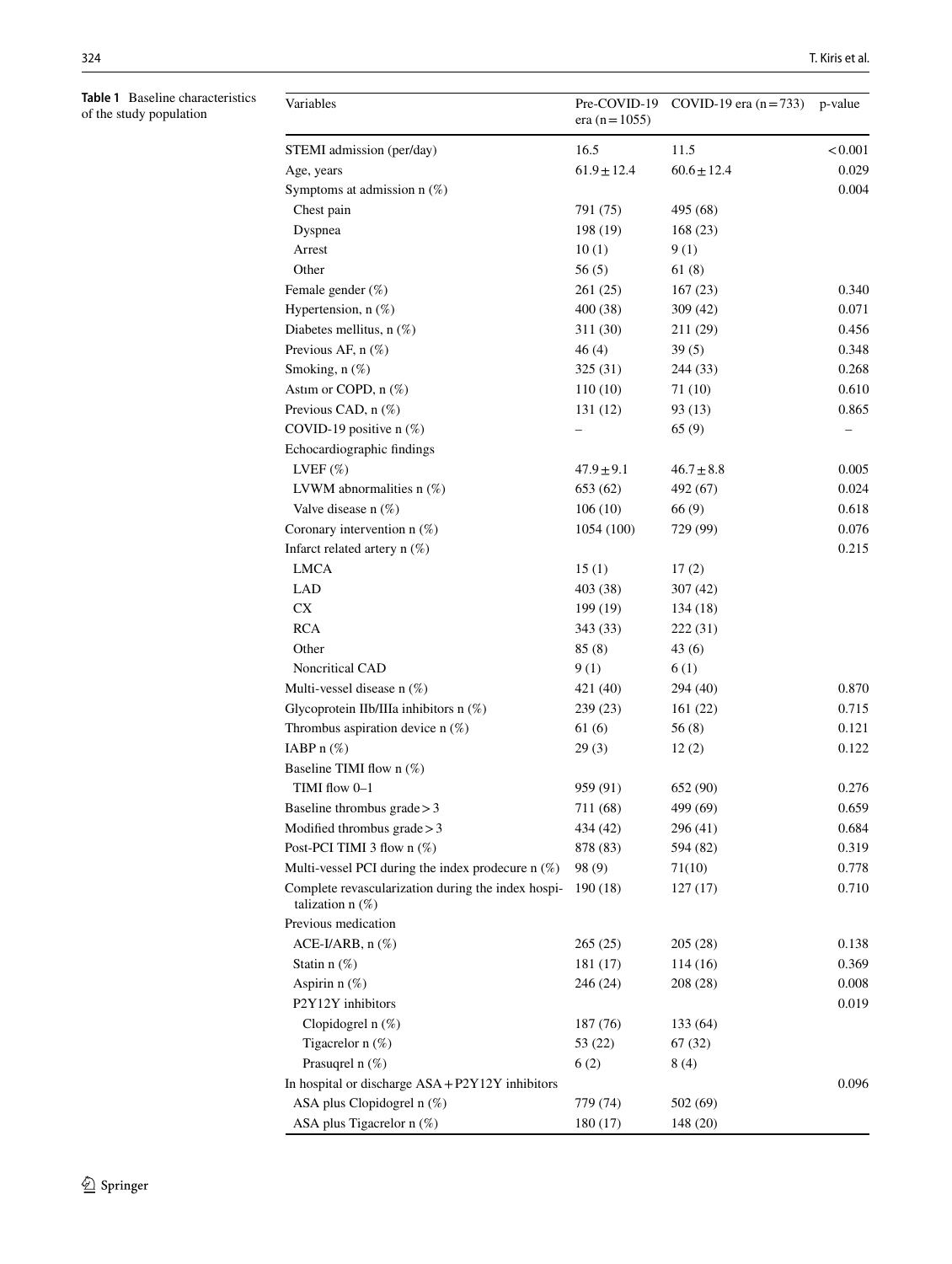Impact of COVID‑19 outbreak on patients with ST‑segment elevation myocardial ınfarction (STEMI)… 325

| Table 1 |  | (continued) |  |
|---------|--|-------------|--|
|---------|--|-------------|--|

| Table 1 (continued) | Variables                                       | Pre-COVID-19<br>era ( $n = 1055$ ) | COVID-19 era $(n=733)$ | p-value |
|---------------------|-------------------------------------------------|------------------------------------|------------------------|---------|
|                     | ASA plus Prasugrel n $(\%)$                     | 95(9)                              | 75(10)                 |         |
|                     | Pharmaco-invazive treatment $n$ (%)             | 9(1)                               | 4(1)                   | 0.452   |
|                     | Patients treated with medical treatment $n$ (%) | 4(0)                               | 7(1)                   | 0.126   |
|                     | Symptom-to-FMC, minutes (median [IQR])          | $100(60-180)$                      | $120(75-240)$          | < 0.001 |
|                     | Symptom-to- (FMC) time                          |                                    |                        | < 0.001 |
|                     | Less than 2 h, $n$ $(\%)$                       | 565 (54)                           | 316(43)                |         |
|                     | 2 to 6 h, $n$ (%)                               | 394 (37)                           | 285 (39)               |         |
|                     | 6 to 12 h, $n$ (%)                              | 53(5)                              | 67(9)                  |         |
|                     | 12 to 24 h, $n$ $(\%)$                          | 19(2)                              | 26(4)                  |         |
|                     | More than 24 h, $n$ $(\%)$                      | 24(2)                              | 39(6)                  |         |
|                     | In-hospital outcomes                            |                                    |                        |         |
|                     | Minor bleeding $n$ (%)                          | 29(3)                              | 16(2)                  | 0.455   |
|                     | Major bleeding $n$ (%)                          | 0(0)                               | 3(0.4)                 | 0.037   |
|                     | Stent thrombosis $n(\%)$                        | 15(1)                              | 12(2)                  | 0.713   |
|                     | Cardiogenic shock, $n(\%)$                      | 92(9)                              | 62(9)                  | 0.846   |
|                     | Mortality, $n(\%)$                              | 71(7)                              | 61(8)                  | 0.205   |

*ACE-I/ARB* angiotensin converting enzyme inhibitors/ angiotensin receptor blocker, *AF* atrial fbrillation, *CAD*: coronary artery disease, *COPD* chronic obstructive pulmonary disease, *FMC* frst medical contact, *IABP* intra aortic baloon pump, *IQR* inter quartile range, *LVEF* left ventricular ejection fraction, *LVWM* left ventricular wall motion abnormalities, *PCI* percutaneous coronary intervention, *STEMI* ST-segment elevation myocardial infarction

#### **Sample size calculation**

### **Results**

We did not perform sample size calculations or statistical power analyses due to the observational nature of this study. However, with the participation of at least 15 centers, with approximately 45 patients per center according to the average PPCI per month, we expected the inclusion of at least 700 patients with STEMI for each period.

# **Patient characteristics**

A total of 1788 STEMI admissions were noticed. The baseline characteristics of the study patients are provided in Table [1](#page-3-0). As shown in Fig. [2](#page-4-0), a 30.5% decline in STEMI volume during COVID-19 era compared with the equivalent duration in pre-COVID-19 era. Daily STEMI admissions were reduced from 16.5 in 2019 to 11.5 in 2020. Average age of patients in pre-COVID-19 era group was higher than



<span id="page-4-0"></span>**Fig. 2** Comparison of ST elevation hospitalizations in COVID-19 era and pre-COVID-19 era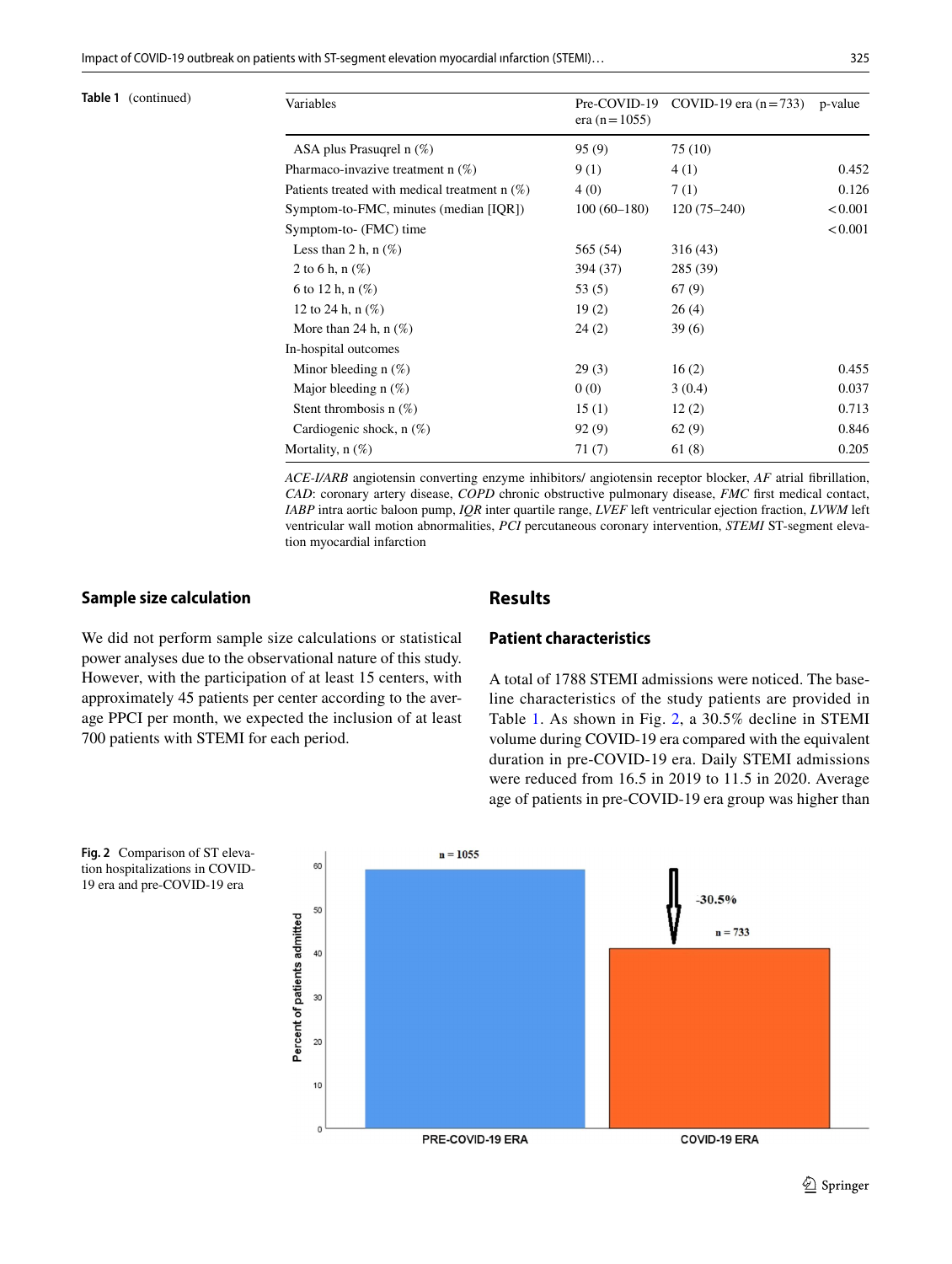

<span id="page-5-1"></span>**Fig. 3** Symptoms- to frst medical contact time (FMC) for acute STsegment elevation. myocardial infarction (STEMI)

those in COVID-19 era group  $(61.9 \pm 12.4 \text{ vs } 60.6 \pm 12.4,$  $p = 0.029$ ).

There were no signifcant diferences between groups regarding the history of diabetes mellitus, hypertension, coronary artery disease, and atrial fbrillation (Table [1](#page-3-0)). Also, the rates of pre-usage statin, and ACE-I angiotensinconverting enzyme inhibitors or angiotensin receptor blocker (ARB) were similar in both groups, whereas previous uses of aspirin or P2Y12Y inhibitors were less (Table [2](#page-5-0)). LVEF was lower in COVID-19 era patients compared to the pre-COVID-19 era  $(46.7 \pm 8.8 \text{ vs. } 47.9 \pm 9.1, \text{ p} = 0.005)$ . The number of patients who received pharmaco-invasive treatment was similar in both groups (1% vs.  $1\%$ , p=0.452). The rate of coronary intervention did not difer between groups  $(100\% \text{ vs. } 99\%, \text{ p} = 0.076).$ 

Symptom-to- FMC time was longer in COVID-19 group than in pre-COVID-19 group  $[120 (75-240)$  vs. 100  $(60-180)$  minutes,  $p < 0.001$ ]. The duration was less than 2 h in 43%, 2 to 6 h in 39%, 6 to 12 h in 9%, 12 to 24 h in 4%, and more than 24 h in 6% of patients in COVID-19 era. The corresponding percentages in pre-COVID group were 54%, 37%, 5%, 2%, and 2%, respectively (Fig. [3\)](#page-5-1). The laboratory

326 T. Kiris et al.

variables of the groups are shown in Table [2](#page-5-0). There was no signifcant diference between groups with regard to hemoglobin, platelet counts, white blood cell counts (WBC), and serum creatinine levels (each  $p > 0.05$ ). However, troponin levels were higher in COVID-19 era compared with pre-COVID era [10100 (888–25000) vs. 5608.9 (346–19533),  $p = 0.027$ ].

In COVID-19 era, 65 STEMI patients were COVID-19 positive. The features of these patients were provided in Table [4](#page-7-0). Compared with non-COVID-19, COVID-19 group was older  $(66.8 \pm 12.0 \text{ vs. } 60.0 \pm 12.3, \text{ p} < 0.001)$ . There was no signifcant diference between groups regarding to the symptom onset to FMC time, histories of DM, HT, and CAD (Table [4\)](#page-7-0). COPD or asthma was more common in COVID-19 positive patients when compared to those without COVID-19 (17% vs. 9%, p=0.039). Valve disease, left ventricular wall motion abnormalities, and low LVEF were more frequent in COVID-19 positive STEMI patients than those without (Table [3\)](#page-6-0).

Patients with COVID-19 had higher levels of CRP, WBC, and troponin [55.4 (21.3–147.8) vs. 21.1 (2.8–51.4),  $p < 0.001$ ; 13.6  $\pm$  4.8 vs. 12.0  $\pm$  4.5, p = 0.007; 19,578  $(6762-27021)$  vs. 8388 (795-23600),  $p = 0.002$ , respectively, Table [4](#page-7-0)] than those without COVID-19.

#### **Procedural characteristics**

There were no diferences in infarct related artery, multivessel disease, glycoprotein IIb/IIIa inhibitors use, IABP, and thrombus aspiration device use between COVID-19 era and pre-COVID-19 era (Table [1\)](#page-3-0). Also, baseline TIMI 0/1 flow, modified thrombus grade  $>$  3, and post-PCI TIMI -3 flow were similar in both groups Table [2](#page-5-0), Fig [4](#page-7-1).

The rate of coronary intervention was lower in patients with COVID-19 than those without (95% vs. 100%,  $p < 0.001$ ). Baseline modified thrombus grade > 3 was higher COVID-19 group than in non-COVID-19 group  $(58\% \text{ vs. } 39\%, \text{ p} = 0.003, \text{ Fig. 5}).$  In parallel with this, thrombus aspiration device, and glycoprotein IIb/IIIa inhibitors uses were greater in patients with COVID-19 (14% vs. 7%, p=0.048; 34% vs. 21%, p=0.015, respectively)

<span id="page-5-0"></span>

|          | Table 2 Laboratory findings of |
|----------|--------------------------------|
| patients |                                |

| Variable                       | Pre-COVID-19 era $(n=1055)$ | COVID-19 era $(n=733)$ | p-value |
|--------------------------------|-----------------------------|------------------------|---------|
| WBC $(\times 10^3/\mu L)$      | $11.8 \pm 3.9$              | $12.1 \pm 4.6$         | 0.143   |
| Hemoglobin (mg/dl)             | $13.8 \pm 2.1$              | $13.9 + 2.1$           | 0.162   |
| Creatinine* (mg/dl)            | $0.90(0.76 - 1.10)$         | $0.90(0.74 - 1.04)$    | 0.425   |
| Platelet( $\times 10^9$ /L)    | $256.3 + 75.2$              | $252.2 + 73.6$         | 0.253   |
| C-reactive protein* $(mg/L)$   | $20(2.2 - 48.1)$            | $24.4(3.2 - 54.3)$     | 0.280   |
| Troponin <sup>*</sup> $(ng/L)$ | 5608.9 (346-19,533)         | 10,100 (888-25,000)    | 0.027   |
|                                |                             |                        |         |

*WBC* white blood cell

\*Comparison was made using Mann–Whitney *U* test at *P*<0.05, and these values were described by median with inter-quartile range (25th and 75th percentile)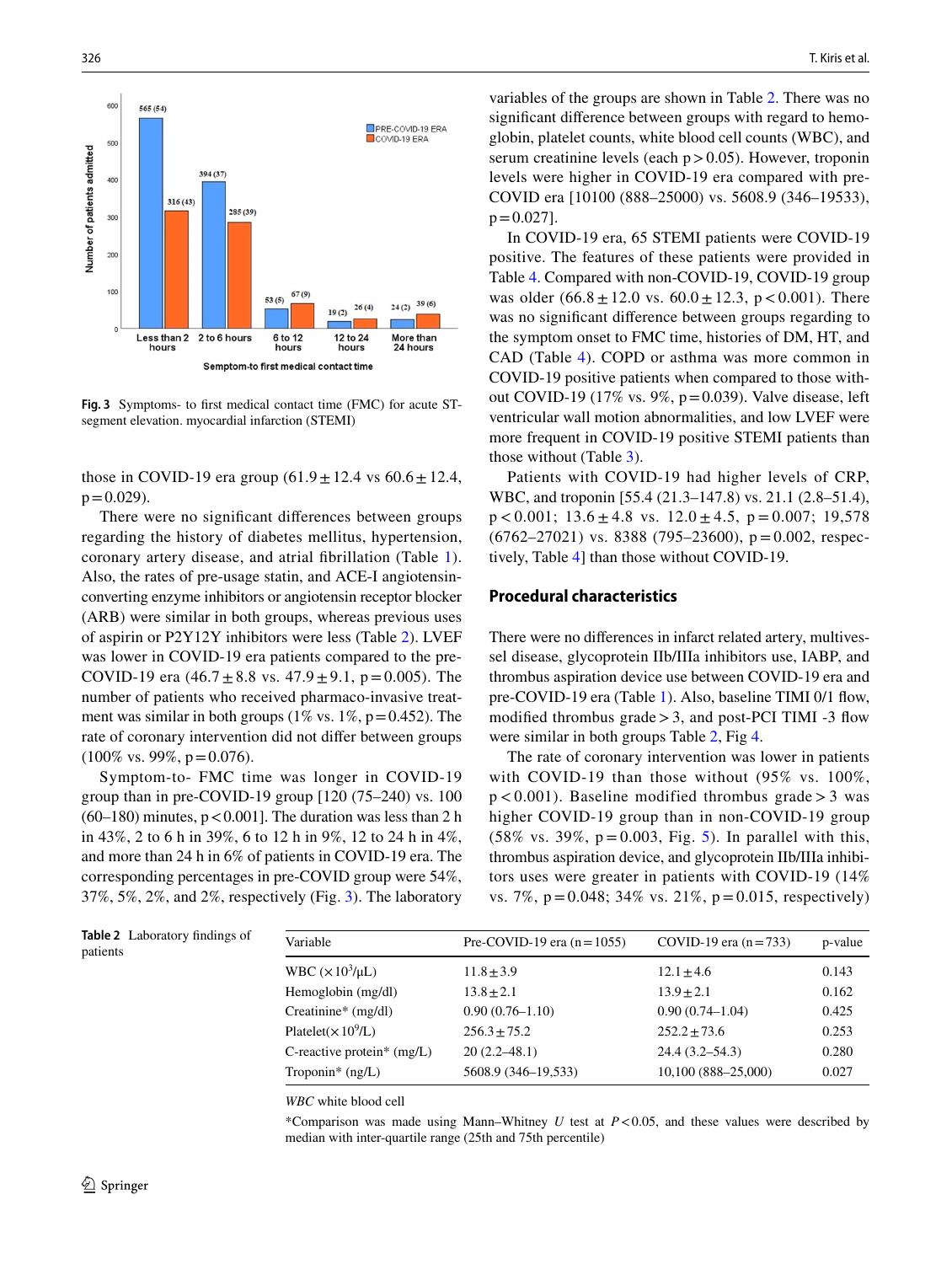<span id="page-6-0"></span>

| Table 3 Baseline characteristics of the study population |
|----------------------------------------------------------|
|----------------------------------------------------------|

| Variables                                                              | Non-COVID-19 $(n=668)$ | COVID-19 $(n=65)$ | p-value    |
|------------------------------------------------------------------------|------------------------|-------------------|------------|
| Age, years                                                             | $60.0 \pm 12.3$        | $66.8 \pm 12.0$   | < 0.001    |
| Symptoms at admission $n$ (%)                                          |                        |                   | 0.004      |
| Chest pain                                                             | 459 (69)               | 36(55)            |            |
| Dyspnea                                                                | 153(23)                | 15(23)            |            |
| Arrest                                                                 | 8(1)                   | 1(2)              |            |
| Other                                                                  | 48(7)                  | 13(20)            |            |
| Female gender (%)                                                      | 142 (22)               | 21(32)            | 0.055      |
| Hypertension, n (%)                                                    | 278 (42)               | 31(48)            | 0.344      |
| Diabetes mellitus, $n$ (%)                                             | 193 (29)               | 18 (26)           | 0.851      |
| Previous AF, n (%)                                                     | 36(5)                  | 3(5)              | 0.791      |
| Smoking, n (%)                                                         | 222 (33)               | 22(34)            | 0.920      |
| COPD or asthma, $n$ (%)                                                | 60(9)                  | 11(17)            | 0.039      |
| Previous CAD, n (%)                                                    | 81 (12)                | 12(19)            | 0.143      |
| Echocardiographic findings                                             |                        |                   |            |
| LVEF $(\%)$                                                            | $47.0 \pm 8.8$         | $43.7 \pm 8.8$    | 0.004      |
| LVWM abnormalities $n$ (%)                                             | 441 (68)               | 51 (82)           | 0.041      |
| Valve disease $n(\%)$                                                  | 53 $(8)$               | 13(20)            | 0.010      |
| Coronary intervention $n$ (%)                                          | 667 (100)              | 62(95)            | < 0.001    |
| Infarct related artery $n$ (%)                                         |                        |                   | 0.418      |
| <b>LMCA</b>                                                            | 16(2)                  | 1(2)              |            |
| LAD                                                                    | 282 (42)               | 25(40)            |            |
| ${\rm CX}$                                                             | 119(18)                | 15(24)            |            |
| <b>RCA</b>                                                             | 208 (31)               | 4(23)             |            |
| Other                                                                  | 37(6)                  | 6(10)             |            |
| Noncritical CAD                                                        | 5(1)                   | 1(2)              |            |
| Multi-vessel disease n (%)                                             | 267(40)                | 27(44)            | 0.589      |
| Glycoprotein IIb/IIIa inhibitors n (%)                                 | 139 (21)               | 22(34)            | 0.015      |
| Thrombus aspiration device n (%)                                       | 47(7)                  | 9(14)             | 0.048      |
| IABP n (%)                                                             | 10(2)                  | 2(3)              | 0.338      |
| Baseline TIMI flow n (%)                                               |                        |                   |            |
| TIMI flow 0-1                                                          | 594 (89)               | 58 (94)           | 0.271      |
| Baseline thrombus $grade > 3$                                          | 440 (66)               | 59 (95)           | $<\!0.001$ |
| Modified thrombus $grade > 3$                                          | 260 (39)               | 36(58)            | 0.003      |
| Post-PCI TIMI 3 flow n (%)                                             | 544 (82)               | 50 (81)           | 0.859      |
| Multi-vessel PCIduring the index prodecure n (%)                       | 66 (10)                | 5(8)              | 0.569      |
| Complete revascularization during the index hospitalization<br>$n(\%)$ | 109(16)                | 18 (29)           | 0.021      |
| Previous medication                                                    |                        |                   |            |
| ACE-I/ARB, $n$ $(\%)$                                                  | 186 (28)               | 19 (29)           | 0.812      |
| Statin $n$ $(\%)$                                                      | 100(15)                | 14(22)            | 0.163      |
| Aspirin n (%)                                                          | 185 (28)               | 23(35)            | 0.189      |
| P2Y12Y inhibitors                                                      |                        |                   | 0.220      |
| Clopidogrel n $(\%)$                                                   | 122(66)                | 11(48)            |            |
| Tigacrelor $n$ (%)                                                     | 56 (30)                | 11(48)            |            |
| Prasuqrel n (%)                                                        | 7(4)                   | 1(4)              |            |
| In hospital or discharge ASA+P2Y12Y inhibitors                         |                        |                   | 0.664      |
| ASA plus Clopidogrel n (%)                                             | 465 (70)               | 37(64)            |            |
| ASA plus Tigacrelor n (%)                                              | 134(20)                | 14(24)            |            |
| ASA plus Prasuqrel n (%)                                               | 68 (10)                | 7(12)             |            |
| Pharmaco-invazive treatment n (%)                                      | 3(1)                   | 1(2)              | 0.255      |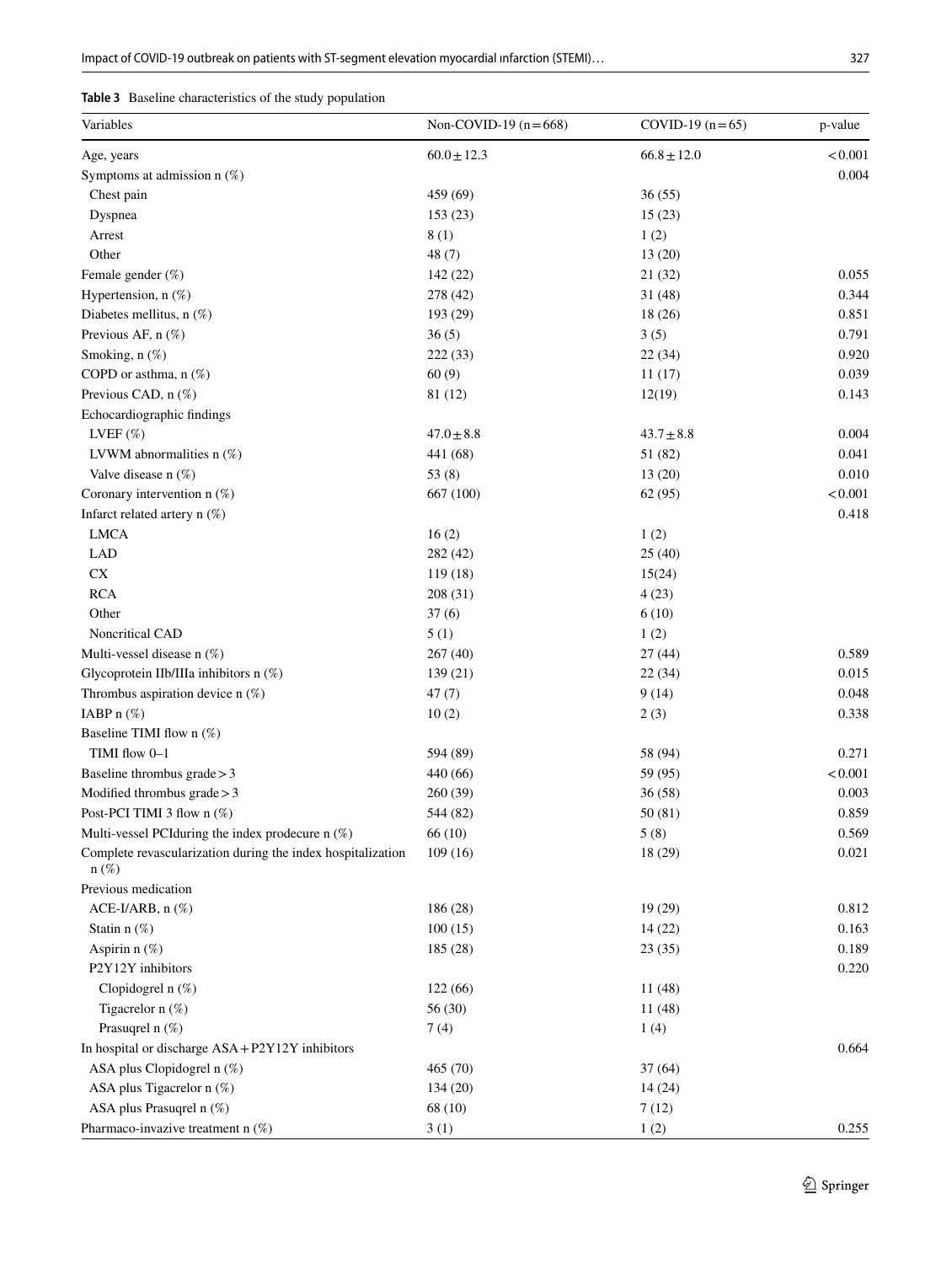#### **Table 3** (continued)

| Variables                                       | Non-COVID-19 $(n=668)$ | COVID-19 $(n=65)$ | p-value |
|-------------------------------------------------|------------------------|-------------------|---------|
| Patients treated with medical treatment $n(\%)$ | 3(0)                   | 4(6)              | < 0.001 |
| Symptom-to-FMC, minutes (median [IQR])          | $120(75-240)$          | $120(78-240)$     | 0.842   |
| Symptom-to- (FMC) time                          |                        |                   | 0.606   |
| Less than 2 h, $n$ (%)                          | 289 (43)               | 27(42)            |         |
| 2 to 6 h, n $(\%)$                              | 255(38)                | 30(46)            |         |
| 6 to 12 h, $n$ (%)                              | 64(10)                 | 3(5)              |         |
| 12 to 24 h, $n$ $(\%)$                          | 24(4)                  | 2(3)              |         |
| More than 24 h, $n$ (%)                         | 36(5)                  | 3(5)              |         |
| In-hospital outcomes                            |                        |                   |         |
| Minor bleeding $n$ (%)                          | 14(2)                  | 2(3)              | 0.591   |
| Major bleeding $n(\%)$                          | 3(0)                   | 0(0)              | 0.591   |
| Stent thrombosis $n(\%)$                        | 8(1)                   | 4(6)              | 0.002   |
| Cardiogenic shock, $n(\%)$                      | 49(7)                  | 13(20)            | < 0.001 |
| Mortality, $n$ $(\%)$                           | 43(6)                  | 18 (28)           | < 0.001 |

*ACE-I/ARB* angiotensin converting enzyme inhibitors/angiotensin receptor blocker, *AF* atrial fbrillation, *CAD* coronary artery disease, *COPD* chronic obstructive pulmonary disease, *FMC* frst medical contact, *IABP* intra aortic balon pump, *IQR* inter quartile range, *LVEF* left ventricular ejection fraction, *LVWM* left ventricular wall motion abnormalities, *PCI* percutaneous coronary intervention, *STEMI* ST-segment elevation myocardial infarction

<span id="page-7-0"></span>**Table 4** Laboratory fndings of patients

| WBC $(\times 10^3/\mu L)$<br>$12.0 \pm 4.5$<br>$13.6 \pm 4.8$<br>Hemoglobin (mg/dl)<br>$13.9 + 2.2$<br>$13.6 + 2.3$ | p-value |
|---------------------------------------------------------------------------------------------------------------------|---------|
|                                                                                                                     | 0.007   |
|                                                                                                                     | 0.229   |
| $0.90(0.73 - 1.03)$<br>Creatinine* (mg/dl)<br>$0.90(0.80-1.21)$                                                     | 0.936   |
| Platelet( $\times 10^9$ /L)<br>$251.8 \pm 72.2$<br>$256.3 \pm 87.1$                                                 | 0.645   |
| $55.4(21.3 - 147.8)$<br>$21.1(2.8-51.4)$<br>C-reactive protein* $(mg/L)$                                            | < 0.001 |
| 19,578 (6762-27,021)<br>8388 (795-23,600)<br>Troponin <sup>*</sup> $(ng/L)$                                         | 0.002   |

*WBC* White blood cel

\*Comparison was made using Mann–Whitney *U* test at *P*<0.05,and these values were described by median with inter-quartile range (25th and 75th percentile)





<span id="page-7-1"></span>Fig. 4 In-hospital outcomes include mortality, cardiogenic shock and baseline thrombus grade for pre-COVID-19 era and COVID-19 era

<span id="page-7-2"></span>**Fig. 5** In-hospital outcomes include mortality, cardiogenic shock and baseline thrombus grade for non-COVID and COVID groups before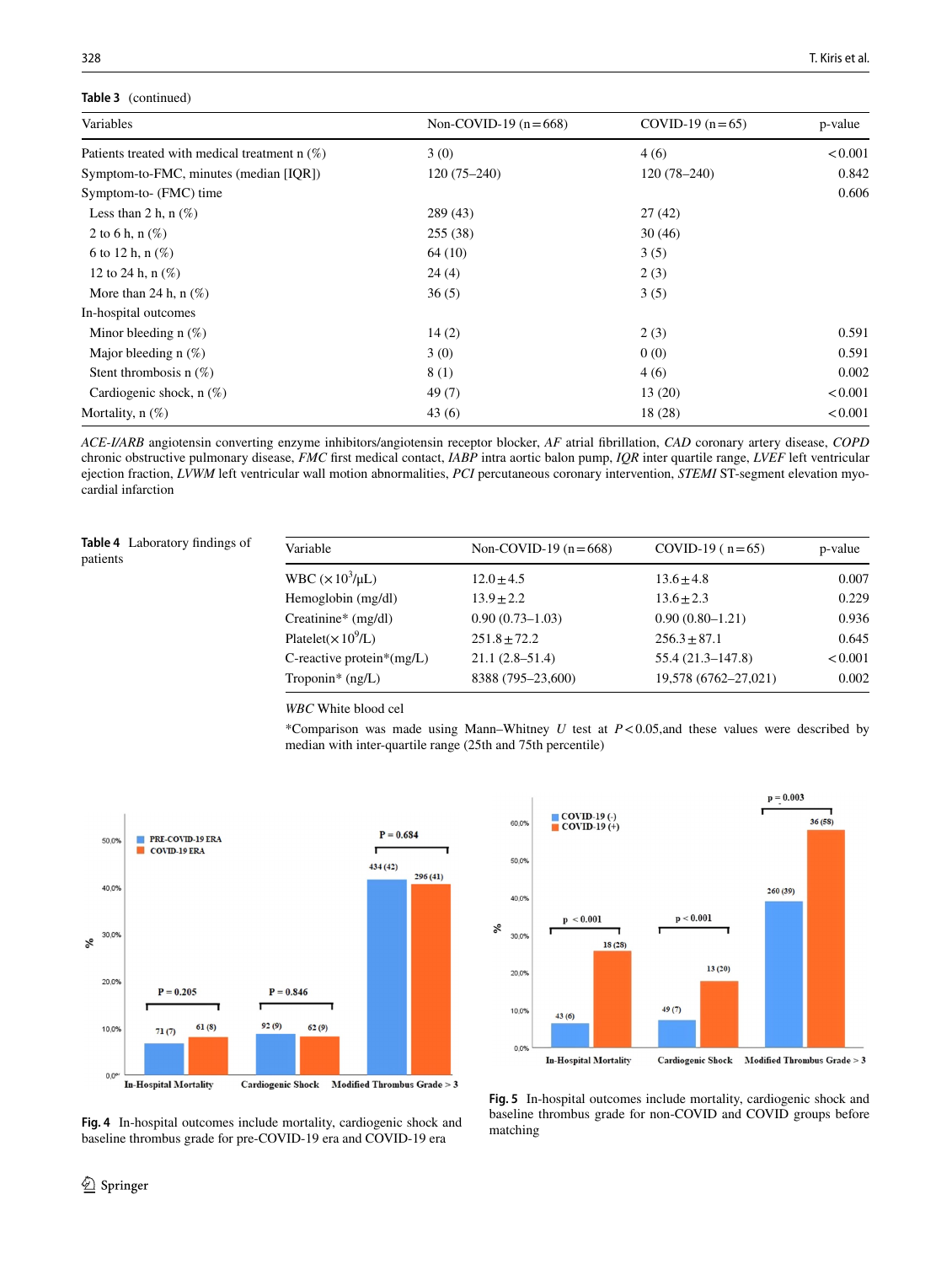<span id="page-8-1"></span><span id="page-8-0"></span>

(Fig. [6\)](#page-8-0). Also, in this group, modified thrombus grade was positively correlated with D-dimer levels  $(r = 0.360,$  $p = 0.004$ , Fig. [7\)](#page-8-1). Post-PCI TIMI 3 flow was similar in both groups. LVEF was signifcantly lower in the COVID-19 positive patients than COVID-19 negative patients (Tables [3](#page-6-0), and [4](#page-7-0)). Complete revascularization during the index hospitalization was performed in 29% of COVID-19 patients ( $p=0.021$ ). Stent thrombosis was more common in COVID-19 patients than COVID-19 negative patients (6% vs.  $1\%$ ,  $p = 0.002$ ).

#### **In‑hospital outcomes**

In hospital mortality and shock rates were similar between COVID-19 era and pre-COVID-19 era (7% vs. 8%,  $p=0.205$ ; 9% vs. 9%,  $p=0.846$ , respectively, Fig. [4\)](#page-7-1).

Patients with STEMI who were infected with COVID-19 had higher mortality and cardiogenic shock rates than those without COVID-19 (28% vs.  $6\%$ ,  $p < 0.001$ ; 20% vs. 7%,  $p < 0.001$ , respectively, Fig. [5](#page-7-2)). The presence of valve disease in COVID-19 positive STEMI patients was linked to much higher mortality compared with those did not (23% vs 7\%,  $p = 0.035$ ).

Matching based on propensity scores (supplementary Fig. 1, Tables [5](#page-9-0) and [6](#page-10-0)) produced 59 patients in each group and showed that mortality rate  $(22\% \text{ vs. } 9\%, \text{ p} = 0.041)$ , stent thrombosis rate (7% vs.  $0\%$ , p=0.042), and modified thrombus grade (55% vs. 35%,  $p=0.032$ ) were high in COVID-19 group (Fig. [6\)](#page-8-0). Although cardiogenic shock was more common in COVID-19 positive STEMI patients, this was not statistically significant (20% vs.  $14\%$ , p=0.326) (Table [5\)](#page-9-0).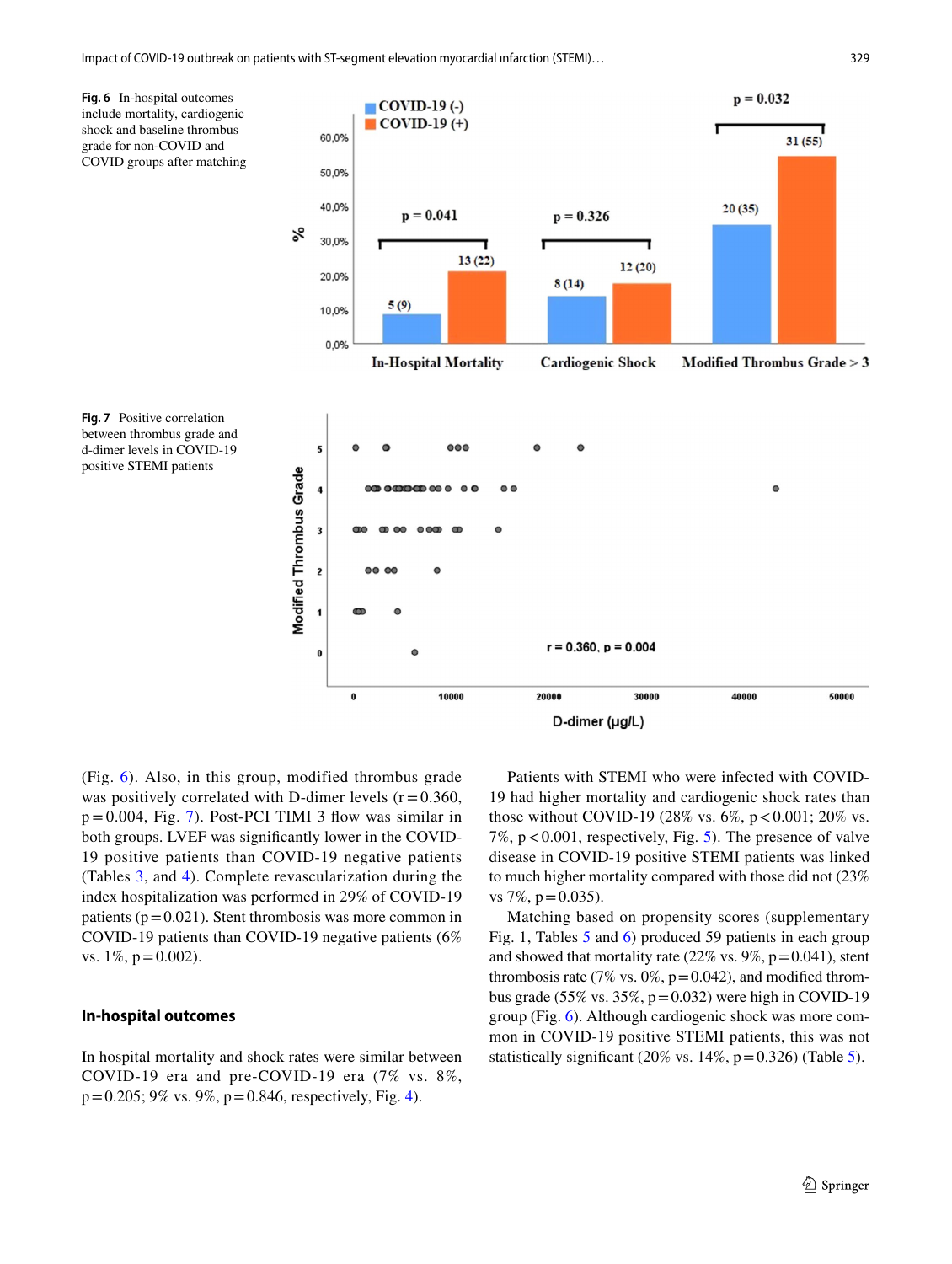<span id="page-9-0"></span>**Table 5** Baseline characteristics of the study population after matching

| Variables                                                   | Non-COVID-19 $(n=59)$ | COVID-19 $(n=59)$ | p-value |
|-------------------------------------------------------------|-----------------------|-------------------|---------|
| Age, years                                                  | $68.1 \pm 11.8$       | $66.1 \pm 12.0$   | 0.368   |
| Symptoms at admission $n$ (%)                               |                       |                   | 0.346   |
| Chest pain                                                  | 34 (58)               | 34(58)            |         |
| Dyspnea                                                     | 18(31)                | 13(22)            |         |
| Arrest                                                      | 0(0)                  | 0(0)              |         |
| Other                                                       | 7(12)                 | 12(20)            |         |
| Female gender (%)                                           | 21(36)                | 20(31)            | 0.847   |
| Hypertension, $n$ $(\%)$                                    | 30(51)                | 29 (49)           | 0.854   |
| Diabetes mellitus, n (%)                                    | 21(36)                | 16(27)            | 0.321   |
| Previous AF, n (%)                                          | 7(12)                 | 3(5)              | 0.186   |
| Smoking, n (%)                                              | 15(25)                | 20(34)            | 0.314   |
| COPD or asthma, $n$ (%)                                     | 12(20)                | 9(15)             | 0.470   |
| Previous CAD, n (%)                                         | 8(14)                 | 11(19)            | 0.452   |
| Echocardiographic findings                                  |                       |                   |         |
| LVEF $(\%)$                                                 | $44.6 \pm 10.3$       | $43.8 \pm 8.8$    | 0.644   |
| LVWM abnormalities $n$ (%)                                  | 42(71)                | 46 (78)           | 0.398   |
| Valve disease $n$ (%)                                       | 15(25)                | 12(20)            | 0.499   |
| Coronary intervention n (%)                                 | 58 (98)               | 57 (97)           | 0.559   |
| Infarct related artery $n$ (%)                              |                       |                   | 0.978   |
| <b>LMCA</b>                                                 | 1(2)                  | 1(2)              |         |
| LAD                                                         | 27(47)                | 22 (39)           |         |
| CX                                                          | 12(21)                | 14(25)            |         |
| <b>RCA</b>                                                  | 12(21)                | 13(23)            |         |
| Other                                                       | 5(9)                  | 6(11)             |         |
| Noncritical CAD                                             | 1(2)                  | 1(2)              |         |
| Multi-vessel disease n (%)                                  | 26(45)                | 26(46)            | 0.932   |
| Glycoprotein IIb/IIIa inhibitors n (%)                      | 22(37)                | 19(32)            | 0.562   |
| Thrombus aspiration device $n$ (%)                          | 8(14)                 | 9(14)             | 1.000   |
| IABP $n$ $(\%)$                                             | 0(0)                  | 2(4)              | 0.150   |
| Baseline TIMI flow n (%)                                    |                       |                   |         |
| TIMI flow 0-1                                               | 52 (90)               | 53 (93)           | 0.527   |
| Baseline thrombus $grade > 3$                               | 37(64)                | 54 (95)           | < 0.001 |
| Modified thrombus grade $>$ 3                               | 20(35)                | 31(55)            | 0.032   |
| Post-PCI TIMI 3 flow n (%)                                  | 43 (74)               | 48 (84)           | 0.184   |
| Multi-vessel PCI during the index prodecure n (%)           | 6(11)                 | 4(7)              | 0.509   |
| Complete revascularization during the index hospitalization | 13(22)                | 16(27)            | 0.521   |
| $n(\%)$                                                     |                       |                   |         |
| Previous medication                                         |                       |                   |         |
| ACE-I/ARB, $n$ $(\%)$                                       | 19(32)                | 17(29)            | 0.689   |
| Statin $n$ $(\%)$                                           | 12(20)                | 14(24)            | 0.657   |
| Aspirin $n$ $(\%)$                                          | 27(46)                | 22(37)            | 0.350   |
| P2Y12Y inhibitors                                           |                       |                   | 0.573   |
| Clopidogrel n (%)                                           | 25(42)                | 22(37)            |         |
| Tigacrelor n (%)                                            | 0(0)                  | 0(0)              |         |
| Prasuqrel n (%)                                             | 0(0)                  | 0(0)              |         |
| In hospital or discharge ASA + P2Y12Y inhibitors            |                       |                   | 0.549   |
| ASA plus Clopidogrel n (%)                                  | 42 (73)               | 34(63)            |         |
| ASA plus Tigacrelor n (%)                                   | 11(19)                | 13(24)            |         |
| ASA plus Prasuqrel n (%)                                    | 5(9)                  | 7(13)             |         |
| Pharmaco-invazive treatment n (%)                           | 0(0)                  | 1(2)              | 0.315   |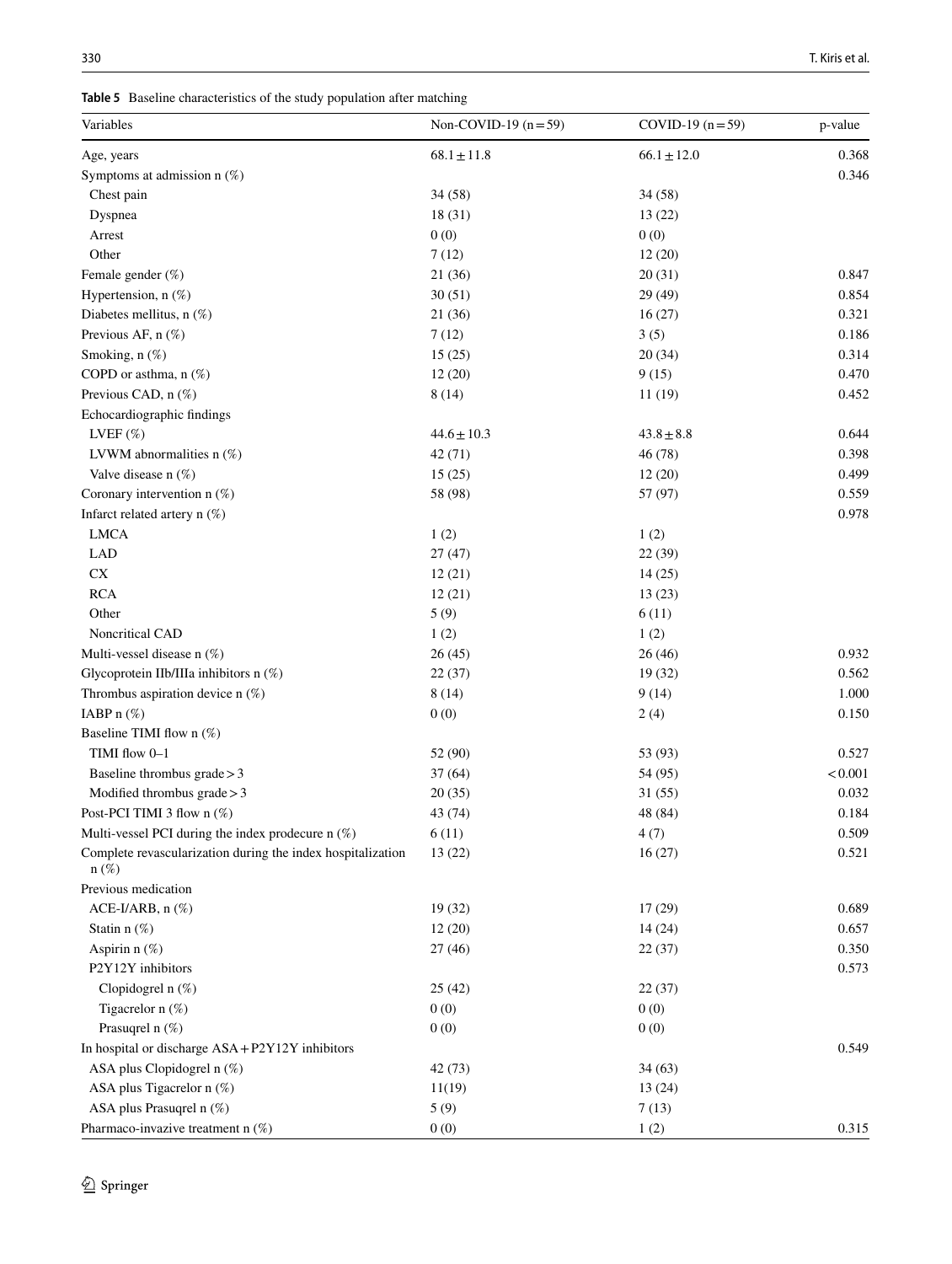Impact of COVID-19 outbreak on patients with ST-segment elevation myocardial infarction (STEMI)...

| <b>Table 5</b> (continued)                      |                       |                   |         |  |
|-------------------------------------------------|-----------------------|-------------------|---------|--|
| Variables                                       | Non-COVID-19 $(n=59)$ | COVID-19 $(n=59)$ | p-value |  |
| Patients treated with medical treatment $n$ (%) | 2(3)                  | 2(5)              | 0.648   |  |
| Symptom-to-FMC, minutes (median [IQR])          | 170 (90-600)          | $120(85-240)$     | 0.683   |  |
| Symptom-to- (FMC) time                          |                       |                   | 0.893   |  |
| Less than 2 h, n $(\%)$                         | 20(34)                | 21 (38)           |         |  |
| 2 to 6 h, $n$ (%)                               | 10(17)                | 12(22)            |         |  |
| 6 to 12 h, $n$ (%)                              | 23(39)                | 17(31)            |         |  |
| 12 to 24 h, $n$ $(\%)$                          | 2(3)                  | 2(2)              |         |  |
| More than 24 h, $n$ (%)                         | 4(7)                  | 3(6)              |         |  |
| In-hospital outcomes                            |                       |                   |         |  |
| Minor bleeding $n$ (%)                          | 4(7)                  | 1(2)              | 0.170   |  |
| Major bleeding $n$ (%)                          | 2(3)                  | 0(0)              | 0.154   |  |
| Stent thrombosis $n(\%)$                        | 0(0)                  | 4(7)              | 0.042   |  |
| Cardiogenic shock, $n(\%)$                      | 8(14)                 | 12(20)            | 0.326   |  |
| Mortality, $n$ $(\%)$                           | 5(9)                  | 13(22)            | 0.041   |  |
|                                                 |                       |                   |         |  |

*ACE-I/ARB* angiotensin converting enzyme inhibitors/ angiotensin receptor blocker, *AF* atrial fbrillation, *CAD* coronary artery disease, *COPD* chronic obstructive pulmonary disease, *FMC* frst medical contact, IABP intra aortic balon pump, IQR inter quartile range, *LVEF* left ventricular ejection fraction, *LVWM* left ventricular wall motion abnormalities, *PCI* percutaneous coronary intervention, *STEMI* ST-segment elevation myocardial infarction

<span id="page-10-0"></span>**Table 6** Laboratory fndings of patients after matching

| Variable                     | Non-COVID-19 $(n = 59)$ | COVID-19 $(n = 59)$  | p-value |
|------------------------------|-------------------------|----------------------|---------|
| WBC $(\times 10^3/\mu L)$    | $13.2 \pm 6.9$          | $13.5 \pm 4.7$       | 0.787   |
| Hemoglobin (mg/dl)           | $13.3 + 2.1$            | $13.7 \pm 2.3$       | 0.267   |
| Creatinine* (mg/dl)          | $0.94(0.78 - 1.20)$     | $0.90(0.78 - 1.21)$  | 0.920   |
| Platelet( $\times 10^9$ /L)  | $252.4+68.3$            | $253.4 + 88.4$       | 0.948   |
| C-reactive protein* $(mg/L)$ | $18.1(2.9 - 62.0)$      | $54.0(20.0-120)$     | 0.027   |
| Troponin                     | 14,370 (2500-35,056)    | 18,892 (6261-26,842) | 1.000   |
|                              |                         |                      |         |

*WBC* White blood cell

\*Comparison was made using Mann–Whitney *U* test at *P*<0.05, and these values were described by median with inter-quartile range (25th and 75th percentile)

### **Discussion**

The presented study showed that there was a signifcant decrease in hospitalization rates for STEMI during COVID-19 pandemic in Turkey. Compared with pre COVID era, we found a 30.5% drop in STEMI admission with signifcant delay in symptoms to-FMC time. Also, LVEF was found to be lower in this period than in pre-COVID era in these patients. Furthermore, we found that COVID-19 positive STEMI patients had an increased thrombus burden as demonstrated by high thrombus grade with increased thrombus aspiration device, and glycoprotein IIb/IIIa inhibitors. Although there was no signifcant diference with regard to symptom onset to- FMC time between groups, these patients had a great myocardial damage with lower LVEF and higher levels of troponin. Also, the rate of mortality was more common in COVID-19 positive STEMI patients.

US cardiac catheterization laboratories reported 38% reduction in STEMI admission [[13\]](#page-12-12). Similarly, a 40% reduction was noticed in Spain [\[14\]](#page-12-13). STEM admission reduction was reported as 33% in United Kingdom, and as 26.5% in Italy [[2,](#page-12-1) [15\]](#page-12-14). In presented study, we showed a signifcant decrease (a 30.5% drop) in STEMI hospitalization during COVID-19 compared to pre-COVID-19 era as found in TURKMI-2 registry [[16](#page-12-15)]. The mechanisms leading to the reduction in admissions for myocardial infarction remain unknown. Fear of contagion in the hospital or transmitting infection to their close contacts may be the reasons for decreased application to the emergency room. During the COVID-19 pandemic, many countries including Spain, UK, China witnessed signifcantly reduced rates of house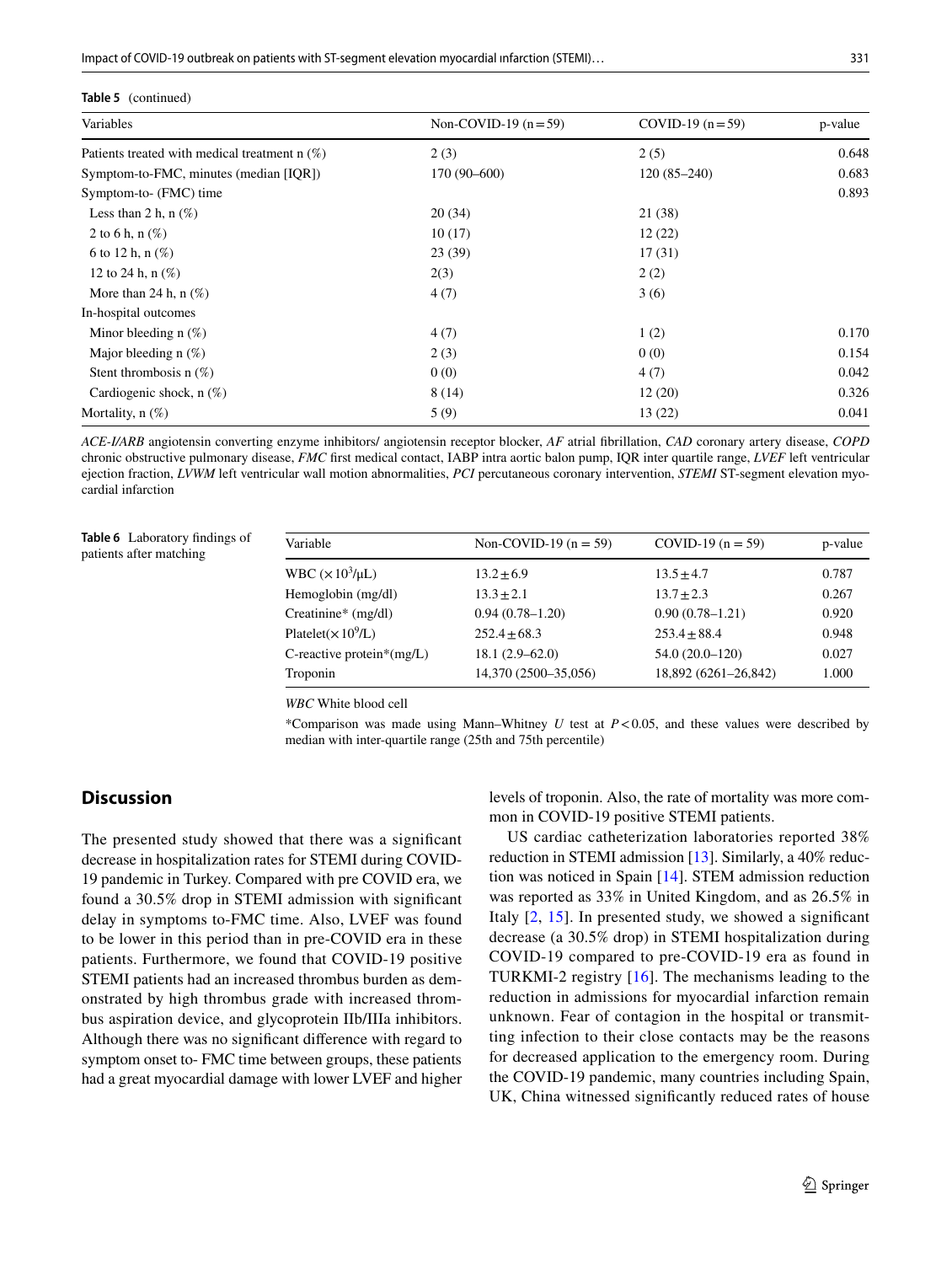containment, factory exhaust, land and air traffic. This led to a marked reduction in air pollution/nitrogen oxide, which is considered as an important risk factor for cardiovascular disease [\[17,](#page-12-16) [18\]](#page-12-17). The reduction in air pollution may have resulted in a decrease in plaque rupture and MI during this period. Fast food meal consumption was shown to be associated with endothelial dysfunction that acute impairs vasodilatory dysfunction assessed by reduced brachial artery flow-mediated dilatation [\[19\]](#page-12-18). The decreased occurrence of STEMI may be associated with reduced access to fast food and processed foods as the resturants were closed in this period. It has been shown that long working hours might increase the risk of cardiovascular disease [[20\]](#page-12-19). Also, healthy lifestyle was found to be associated with reduced premature mortality and prolong life expectancy [\[21](#page-13-0), [22](#page-13-1)]. Shortening working hours, relaxed lifestyle, improvement in mental and physical health, less work-related stress in COVID-19 pandemic may reduce triggering of plaque rupture via positive effects of these on hemodynamic fluctuations, heart rhythm, and vasomotion abnormality. These ideas are mostly hypothetical. Thus, the aforementioned associations do not reveal exact mechanism of the decline in admission of STEMI patients to the hospital in our country.

Total ischemic time is the most important determinant of cardiovascular outcomes in STEMI patients. It has been shown that mortality rates are increased as this time these patients [\[23](#page-13-2)]. Recent studies on the management of STEMI during the COVID-19 pandemic have shown that time from the onset of symptoms to the frst medical contact was an average of 318 min [\[1](#page-12-0)]. In another study, this duration was found to be as  $227(65-790)$  minutes [[15](#page-12-14)]. In presented study, we found that the time in symptom-to-FMC during the COVID-19 era was longer than pre-COVID-19 era in STEMI. As time from FMC to coronary angiography was not evaluated in our study, we did not have a information regarding system related delays in presented study. However, patient-related delay was signifcantly increased in this study. In presented study, in-hospital mortality rate was similar between COVID-19 and pre-COVID-19 era as found in study of Abdelaziz HK et al. [\[15\]](#page-12-14). Also, another study published by Tam et al. showed that there was no diference between patients in COVID-19 era and those in pre-COVID-19 era regarding to mortality rates [[24\]](#page-13-3). A recent meta-analysis showed that the covid-19 pandemic was not associated with increased in-hospital mortality [\[25](#page-13-4)].

There is limited data on COVID-19 positive STEMI patients [[6](#page-12-5)]. COVID-19 has been shown to be associated with prothrombotic state in previous studies [[25](#page-13-4)[–29](#page-13-5)]. The mechanisms associated with high thrombus burden in STEMI patients who were COVID-19 positive are unknown. A systemic infammatory response causing endothelial and haemostatic activation, including activation of platelets and the coagulation cascade were observed more commonly

in SARS-CoV-2 infection [[30](#page-13-6)]. It has been found that the increased atherosclerotic plaque rupture risk is linked to myocardial infarction because of the profound infammatory response and haemodynamic changes in acute respiratory infections with infuenza virüs [\[31](#page-13-7)]. In presented study, COVID-19 positive patients had higher levels of WBC and CRP as markers of higher infammatuar response. These fndings were similar to results of the previos study published by Choudry et al. In their study, CRP level was higher, and lymphocyte count was lower in STEMI patients who were infected by SARS-COV-2.

High thrombus grade was more common in COVID-19 positive patients as found in the study carried out by Choudry  $[6]$  $[6]$  $[6]$ . As there was no significant difference in terms of symptom onset–to FMC time and culprit vessel between groups, high thrombus grade may be the result of increased activation of platelets, coagulation system and infammation leading to endotelial dysfunction in COVID-19 positive STEMI patients. Also, the presence of a positive association between thrombus grade and d-dimer levels may be a refection enhanced COVID-19 related thrombogenicity [[6\]](#page-12-5).

In presented study, although in-hospital mortality and shock rates did not difer between pandemic era and prepandemic era as in the recently published meta-analysis [[25\]](#page-13-4), these patients may have a new diagnosis of heart failure which is associated with higher mortality in long-term follow-up. However, COVID-19 positive STEMI patiens had higher rates of in-hospital mortality when compared to those without COVID-19. Although symptom onset to-FMC, culprit vessel, risk factors such as DM, HT except age, valve disease, COPD or asthma were similar between groups, coronary intervention rate was lower in those with COVID-19 with STEMI. All these factors, high thrombotic burden, the presence of cardiogenic shock, higher myocardial damage with high troponin level and lower LVEF, and COVID-19 itself leading to endotelial dysfunction and increased immun response may be causes of poor outcomes in these patients.

### **Limitations**

The presented study has several limitations. This study has a retrospective nature. As the patients in this study were only followed up in hospital during COVID-19 pandemic, we have limited data on the impact of this outbreak on long-term mortality in STEMI patients. Since the onset of symptoms is a subjective parameter, this might not be precisely recorded. The number of patients who were received pharmaco-invasive treatment was very low in presented study. Therefore, we did not compared impact of the pharmaco-invasive treatment with primary PCI in-hospital outcomes in these patients. Also, the sensitivity of diagnostic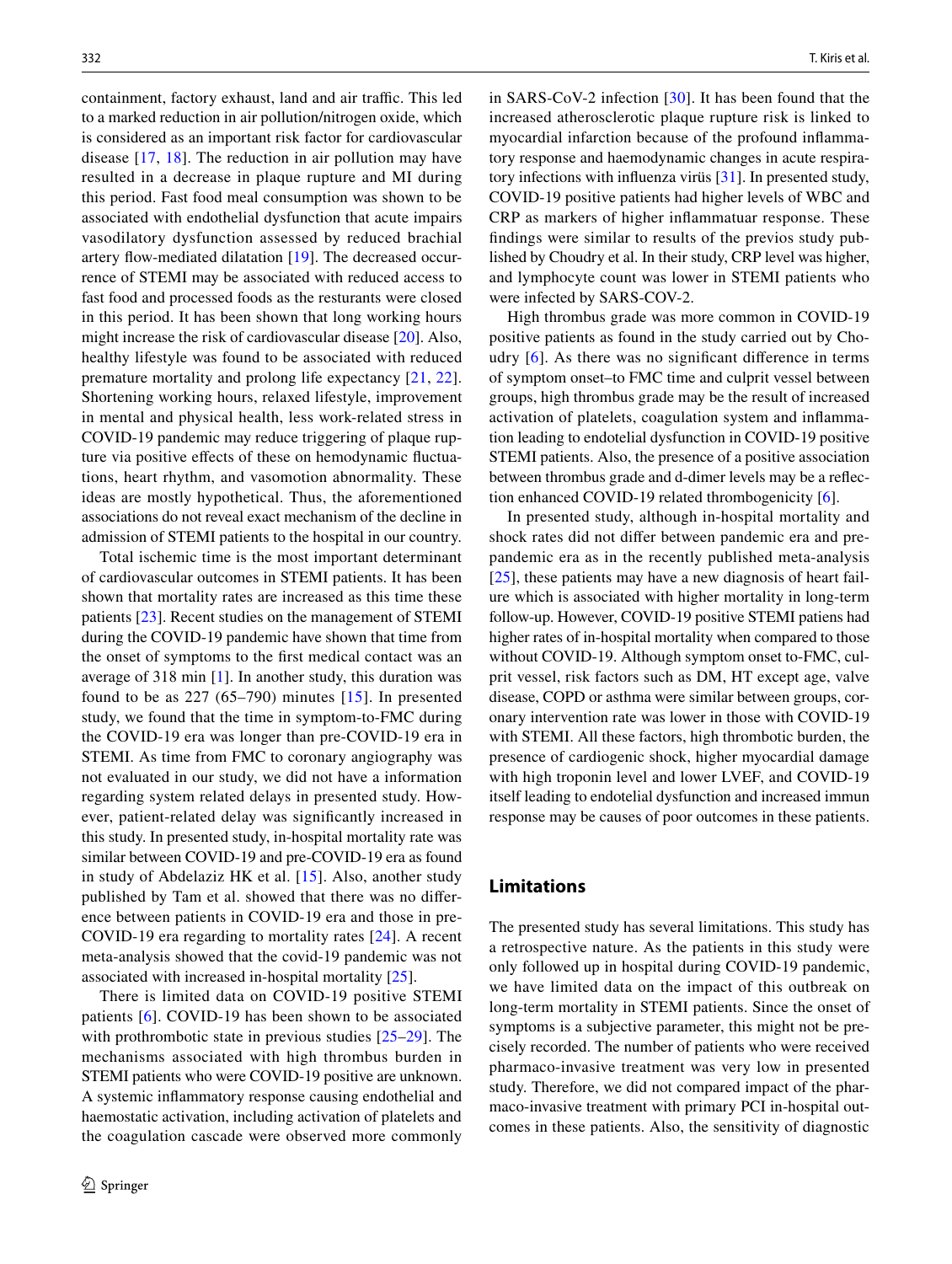test for SARS-CoV-2 is modest at approximately 60–70% with nasal/pharyngeal swab as is universally accepted [[7](#page-12-6)]. 53 patients included in this study were enrolled in the other study published by Erol et al. [\[16\]](#page-12-15).

# **Conclusions**

In COVID-19 era, there was a significant reduction in STEMI patients admission in our country. Also, COVID-19 outbreak may lead to delays in treatment of these patients. Furthermore, COVID-19 positive STEMI patients represent high risk patients population as thrombus grade and mortality rate were higher in these patients. Thus, during the current COVID-19 outbreak, doctors and health care providers should inform the public and increase awareness with regard to myocardial infarction symptoms, encourage them to apply to the hospital and receive treatment on time. Also, it is important to know COVID-19 status in all STEMI patients. Primary PCI may be preferable and feasible in these patients with semptom onset to FMC time similar to COVID-19 negative. Moreover, these patients population may need more agressive anti-thrombotic treatment. Further studies are needed to reveal exact mechanism of coronary thrombus load, determine treatment, and impact of COVID-19 on poor outcomes in these patients.

**Supplementary Information** The online version contains supplementary material available at<https://doi.org/10.1007/s11239-021-02487-3>.

**Author contributions** All authors contributed to the fnal manuscript.

**Funding** This research received no grant from any funding agency in the public, commercial, or not-for-provit sectors.

**Data availability** The data underlying this article will be shared on reasonable request to the corresponding author.

### **Declarations**

**Conflict of interest** The author(s) declared no potential conficts of interest with respect to the research, authorship, and/or publication of this article.

# **References**

- <span id="page-12-0"></span>1. Onder G, Rezza G, Brusaferro S (2020) Case-fatality rate and characteristics of patients dying in relation to COVID-19 in Italy. JAMA 323(18):1775–1776
- <span id="page-12-1"></span>2. De Rosa S, Spaccarotella C, Basso C, SocietàItaliana di Cardiologia and the CCU Academy investigators group et al (2020) Reduction of hospitalizations for myocardial infarction in Italy in the COVID-19 era. Eur Heart J 41(22):2083–2088
- <span id="page-12-2"></span>3. Nallamothu BK, Normand S-LT, Wang Y et al (2015) Relation between door-to balloon times and mortality after primary

percutaneous coronary intervention over time: a retrospective study. Lancet 385(9973):1114–1122

- <span id="page-12-3"></span>4. Guerchicoff A, Brener SJ, Maehara A et al (2014) Impact of delay to reperfusion on reperfusion success, infarct size, and clinical outcomes in patients with ST segment elevation myocardia linfarction: the INFUSE-AMI trial (INFUSE anterior myocardial infarction). JACC Cardiovasc Interv 7(7):733–740
- <span id="page-12-4"></span>5. Bikdeli B, Madhavan MV, Jimenez D et al (2020) COVID-19 and thrombotic or thromboembolic disease: implications for prevention, antithrombotic therapy, and follow-up. J Am Coll Cardiol 75:2950–2973
- <span id="page-12-5"></span>6. Choudry FA, Hamshere SM, Rathod KS et al (2020) High thrombus burden in patients with COVID-19 presenting with ST-elevation myocardial infarction. J Am Coll Cardiol. [https://doi.org/10.1016/j.](https://doi.org/10.1016/j.jacc.2020.07.022) [jacc.2020.07.022](https://doi.org/10.1016/j.jacc.2020.07.022)
- <span id="page-12-6"></span>7. Hartikainen TS, So¨rensen NA, Haller PM et al (2020) Clinical application of the 4th universal defnition of myocardial ınfarction. Eur Heart J 41(23):2209–2216
- <span id="page-12-7"></span>8. Ibanez B, James S, Agewall S et al (2018) 2017 ESC Guidelines for the management of acute myocardial infarction in patients presenting with ST-segment elevation: the task force for the management of acute myocardial in. Eur Heart J 00(2):119–177
- <span id="page-12-8"></span>Sianos G, Papafaklis MI, Serruys PW (2010) Angiographic thrombus burden classifcation in patients with ST-segment elevation myocardial infarction treated with percutaneous coronary intervention. J Invasive Cardiol 22:6B-14B
- <span id="page-12-9"></span>10. Gibson CM, de Lemos JA, Murphy SA, Marble SJ, McCabe CH, Cannon CP, Antman EM, Braunwald E (2001) Combination therapy with abciximab reduces angiographically evident thrombus in acute myocardial infarction: a TIMI 14 substudy. Circulation 103:2550–2554
- <span id="page-12-10"></span>11. Patel A, Jernigan DB (2020) Initial public health response and interim clinical guidance for the 2019 novel coronavirus outbreak— United States, December 31, 2019-February 4, 2020. MMWR Morb Mortal Wkly Rep 69(5):140–146
- <span id="page-12-11"></span>12. Simpson S, Kay FU, Abbara S et al (2020) Radiological Society of North America expert consensus statement on reporting chest CT fndings related to COVID-19. Endorsed by the Society of Thoracic Radiology, the American College of Radiology, and RSNA. J Thorac Imaging.<https://doi.org/10.1177/0846537120938328>
- <span id="page-12-12"></span>13. Garcia S, Albaghdadi MS, Meraj PM et al (2020) Reduction in ST segment elevation cardiac catheterization laboratory activations in the United States during COVID-19 pandemic. J Am Coll Cardiol 75(22):2871–2872
- <span id="page-12-13"></span>14. Rodriguez-Leor O, Cid-Alvarez B, Ojeda S et al (2020) Impacto de la pandemia de COVID-19 sobre la actividad asistencialen cardiologia intervencionista en Espana. REC Interv Cardiol 155(4):179–180
- <span id="page-12-14"></span>15. Abdelaziz HK, Abdelrahman A, Nabi A et al (2020) Impact of COVID-19 pandemic on patients with ST-segment elevation myocardial infarction: insights from a British cardiac center. Am Heart J 226:45–48
- <span id="page-12-15"></span>16. Erol MK, Kayıkçıoğlu M, Kılıçkap M et al (2020) Treatment delays and in-hospital outcomes in acute myocardial infarction during the COVID-19 pandemic: a nationwide study. Anatol J Cardiol 24(5):334–342
- <span id="page-12-16"></span>17. Brook RD, Sanjay Rajagopalan C, Pope A et al (2010) Particulate matter air pollution and cardiovascular disease. Circulation 121(21):2331–2378
- <span id="page-12-17"></span>18. PhilipJ Landrigan R, Fuller NA et al (2018) The lancet commission on pollution and health. Lancet 391(10119):462–512
- <span id="page-12-18"></span>19. Patik JC, Tucker WJ, Curtis BM, Nelson MD, Nasirian A, Park S, Brothers RM (2018) Fast-food meal reduces peripheral artery endothelial function but not cerebralvascular hypercapnic reactivity in healthy young men. Physiol Rep 6(18):e13867
- <span id="page-12-19"></span>20. Kivimäki M, Jokela M, Nyberg ST, IPD-Work Consortium et al (2015) Long working hours and risk of coronary heart